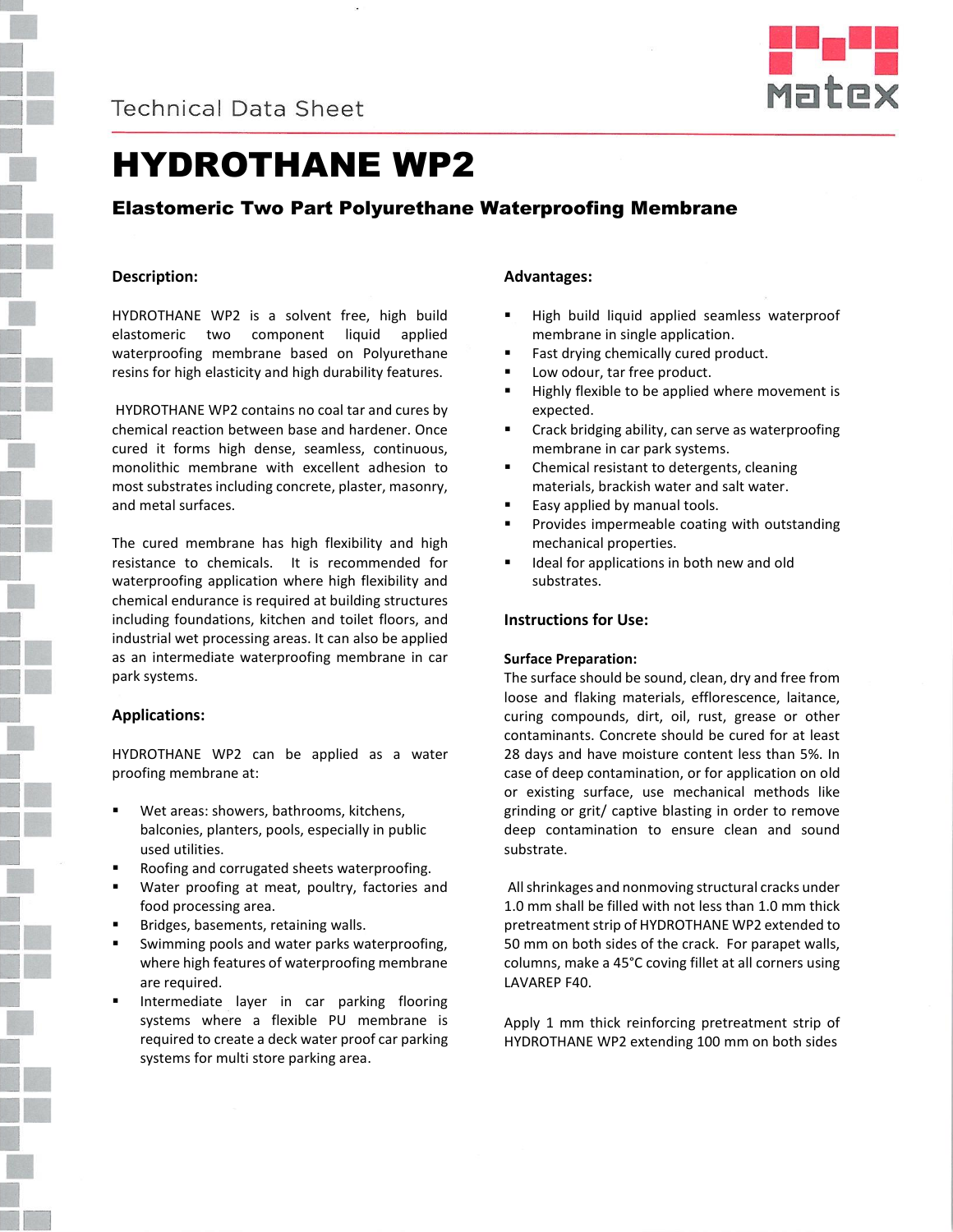# HYDROTHANE WP2

of the coving. Voids and honeycombs must be patched with concrete repair products. Allow the patched area to cure before applying the liquid membrane coating.

Apply a rich coat of ARMOPRIME EP100 to enhance mechanical adhesion between the coating and the substrate in case of porous substrates.

All metal surfaces to be treated with sand blasting or mechanical preparation method to reach bright steel condition, apply the product directly to prevent steel reaction with air moisture and formation of corrosion.

For expansion joints, treat the expansion joint with MEGASEAL PU1. When the sealant is cured, a layer strip of HYDROTHANE WP2, 200 mm wide should be applied centered over all sealed joints. While the membrane is still wet, cover with a correct cut strip of fiber mesh, then apply another coat of HYDROTHANE WP2 until it is fully covered. Allow the applied strip to cure before applying further coats of the waterproofing membrane.

#### **Mixing:**

The system consists of pre-weighed base & hardener components. Mix the contents of component A (Base) with a low speed mixer for one minute to homogenize the content of the container. Slowly add the contents of part B (Hardener) to Part A container and mix thoroughly the materials with low speed mixer fitted with a suitable paddle for an interval of 3-4 minutes confirming a homogenous, color consistent, lump free mixture is reached. Leave the mixed material for a period of 2 minutes to relax and release entrapped air within the mix. Note that the mixing process is exothermic (heat generating), if excess heat is noticed, avoid excessive mixing, and/or control the speed of mixing machine.

#### **Application**:

HYDROTHANE WP2 can be applied by brush, roller or airless spray. It is recommended to apply two coats to ensure an effective watertight system. Subsequent layers could only be done only after the first layer has been cured tack free can be applied. Apply the first coat to the surface in a spread rate of 2.0 square meter /liter/ coat. The second coat must be applied once the first coat

Is completely dry with same rate of application preferably in 90 degree application. In below ground structures, wet areas and roofs, the minimum recommended thickness should not be less than 1.2mm. Ensure that the material is not applied at excessive film thicknesses in single layer as this might may create bubbles

Do not leave HYDROTHANE WP2 membrane exposed for elongated periods, as mechanical damages might occur to the monolithic membrane. Apply protection sheets to ensure proper coverage. if the product to be totally exposed to sun and atmosphere, apply ARMOFLOOR UVR protective layer on top of the membrane after curing. While applying the product in wet areas, it is recommended to pay extra attention to penetrations. An additional strip of product to be applied around penetrations such as pipes and conduits to ensure proper sealing and waterproofing features

HYDROTHANE WP2 can receive further toppings once it is fully cured. If utilized as a membrane in car park waterproofing systems, it can be applied as a monolithic water proofing membrane. Broadcasting QUARTZ to the membrane will enhance the mechanical grip of subsequent layers of Polyurethane coatings, but the ratio of flexibility will reduce.

#### **Standards:**

HYDROTHANE WP2 conforms to:

 ASTM C836, ASTM C 501, ASTM D412, ASTM D624

#### **Coverage:**

HYDROTHANE WP2 achieves coverage of 1.0 liter per  $1 m<sup>2</sup>$  @ 1.0 mm dry film thickness.